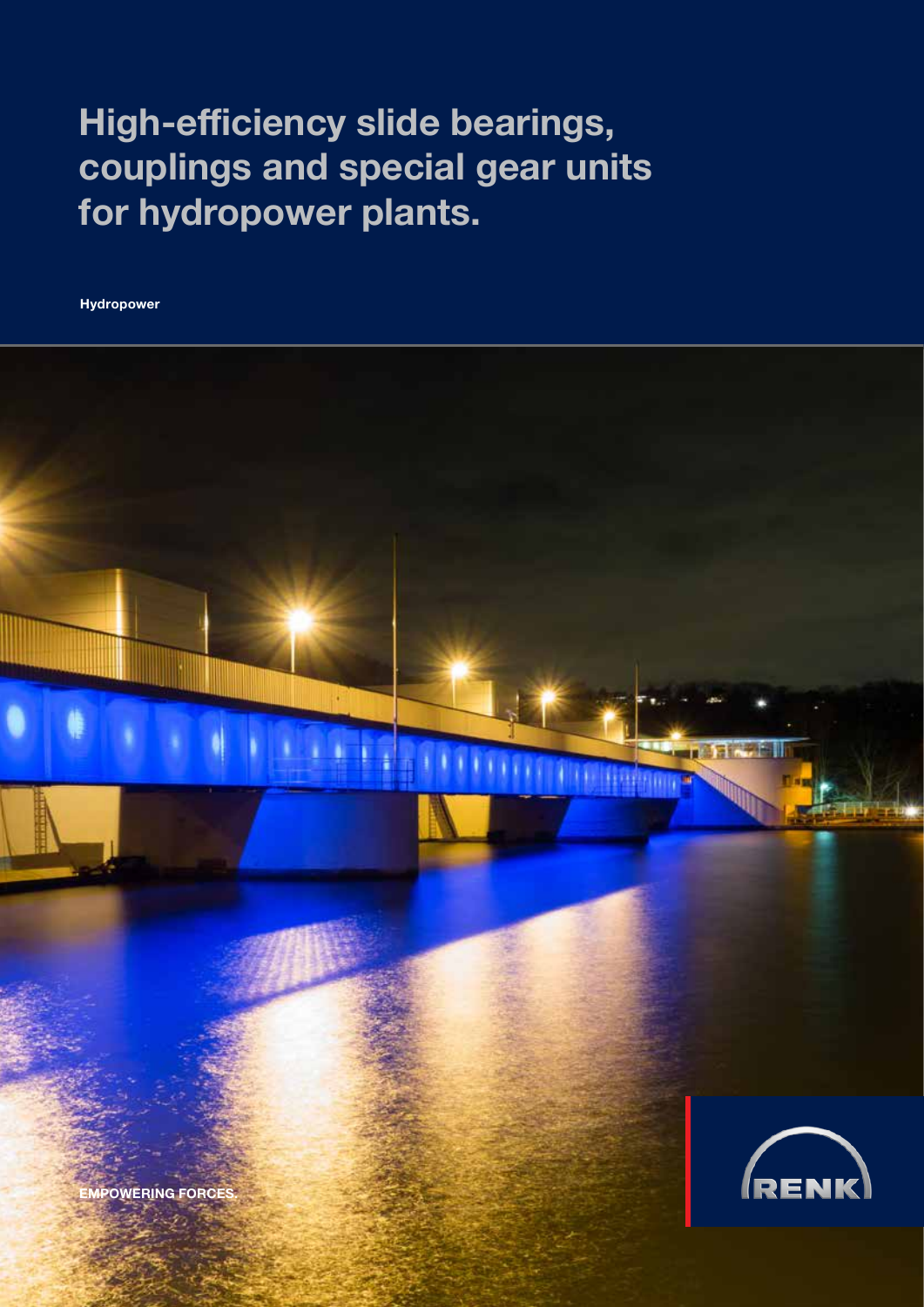## **Performance**

## Hydropower. Number 1 in renewable energy.

Around 17% of the world's electricity supply is generated from hydropower. At the same time, around 80% of the entire regenerative produced electricity comes from this energy source. Hydropower plants are uniquely efficient at up to 90% – and they can be used as storage units for solar and wind power. RENK has already equipped several hundred hydropower machines with its pioneering technology. For a safe, economic and sustainable power generation throughout the world.



**Durable products with few** maintenance requirements

Always powerful thanks to the tried-and-true technology

# **Sustainability**

Biodegradable oils and no wear parts

# **Efficiency**

Low-emission, resource-saving and uniquely efficient when combined with modern technology: Hydropower is the natural energy source for the future.

# For a high level of productivity and security of supply: durable slide bearings, couplings and gear units from RENK.

Based on RENK's high-quality slide bearing technology for turbines and generators as well as gear unit and coupling solutions for power generation. RENK's experts can support your new projects and retrofit systems.

Compared to rolling bearings, RENK's proven slide bearings offer significant advantages for the hydropower sector. Key advantages include long service life, easy assembly and monitoring, excellent damping properties as well as vibrationfree, almost silent operation.

It pays off: Systems equipped with RENK slide bearings typically operate for decades without any problems or service requirements.

In addition to standard slide bearings, RENK also offers special custom solutions – for example regarding the selection of materials, axis height or special functions. Supplementary components, such as oil systems, instrumentation or turning gears are also part of the product range.

Whatever you seek to install or improve in the hydropower sector, you can always rely on one thing: With slide bearings, gear units and couplings from RENK, you can confidently master even the most difficult technical and economic challenges.

Whether mini, small or medium: RENK always supplies just the right solution for any hydropower plant.

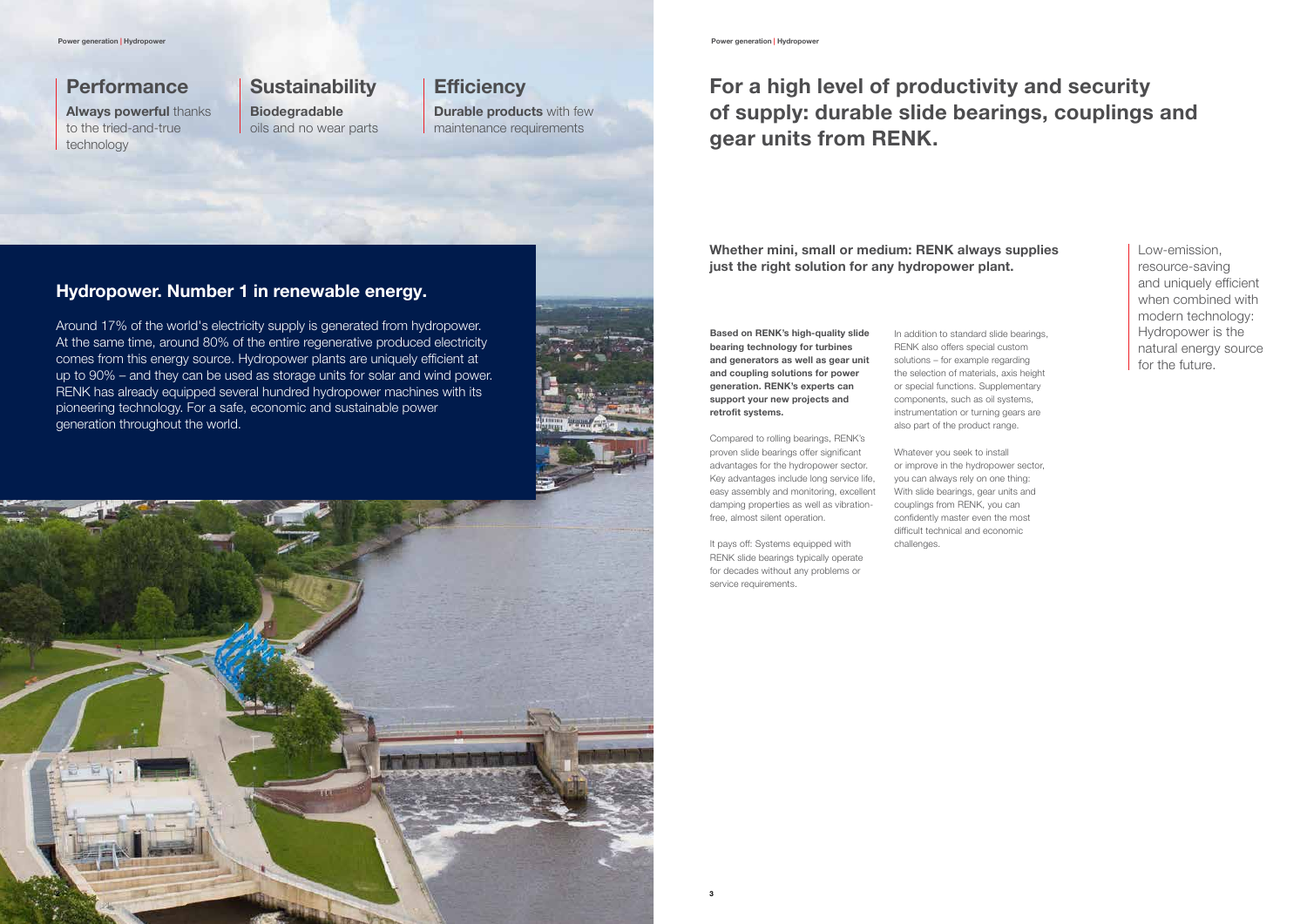| <b>Application</b>         |                | <b>Francis</b> | <b>TURBINES</b><br>Pelton<br><b>Kaplan</b> |           | <b>GENERATORS</b><br>and MOTORS | <b>PUMPS</b> |
|----------------------------|----------------|----------------|--------------------------------------------|-----------|---------------------------------|--------------|
| <b>Product</b>             | <b>Types</b>   |                |                                            |           |                                 |              |
| <b>SLIDE BEARINGS</b>      |                |                |                                            |           |                                 |              |
| <b>Horizontal machines</b> |                |                |                                            |           |                                 |              |
| Flange-mounted bearings    | <b>SM</b>      |                | $\bullet$                                  |           | $\bullet$                       |              |
| Horizontal bearings        | SC             |                |                                            | $\bullet$ | $\bullet$                       |              |
| Horizontal bearings        | HG             |                | $\bullet$                                  |           |                                 |              |
| Horizontal bearings        | EF, EG, ER, EM |                |                                            |           |                                 |              |
| Thrust bearings            | DN/DG and LA   | $\bullet$      | $\bullet$                                  |           |                                 |              |
| <b>Vertical machines</b>   |                |                |                                            |           |                                 |              |
| Vertical bearings          | EV, V          | $\bullet$      | $\bullet$                                  | $\bullet$ | $\bullet$                       |              |
| <b>COUPLINGS</b>           |                |                |                                            |           |                                 |              |
| Gear couplings             | VHBA, HAW, HBA | $\bullet$      | $\bullet$                                  | $\bullet$ | $\bullet$                       |              |
| <b>GEAR UNITS</b>          |                |                |                                            |           |                                 |              |
| Planetary gear unit        | <b>RIV</b>     |                |                                            |           |                                 |              |
| Slide bearing gear unit    | PAR/PBR        |                |                                            |           |                                 |              |

4 for the contract of the contract of the contract of the contract of the contract of the contract of the contract of the contract of the contract of the contract of the contract of the contract of the contract of the con



# RENK products for powerful, reliable and energy-efficient hydropower plants.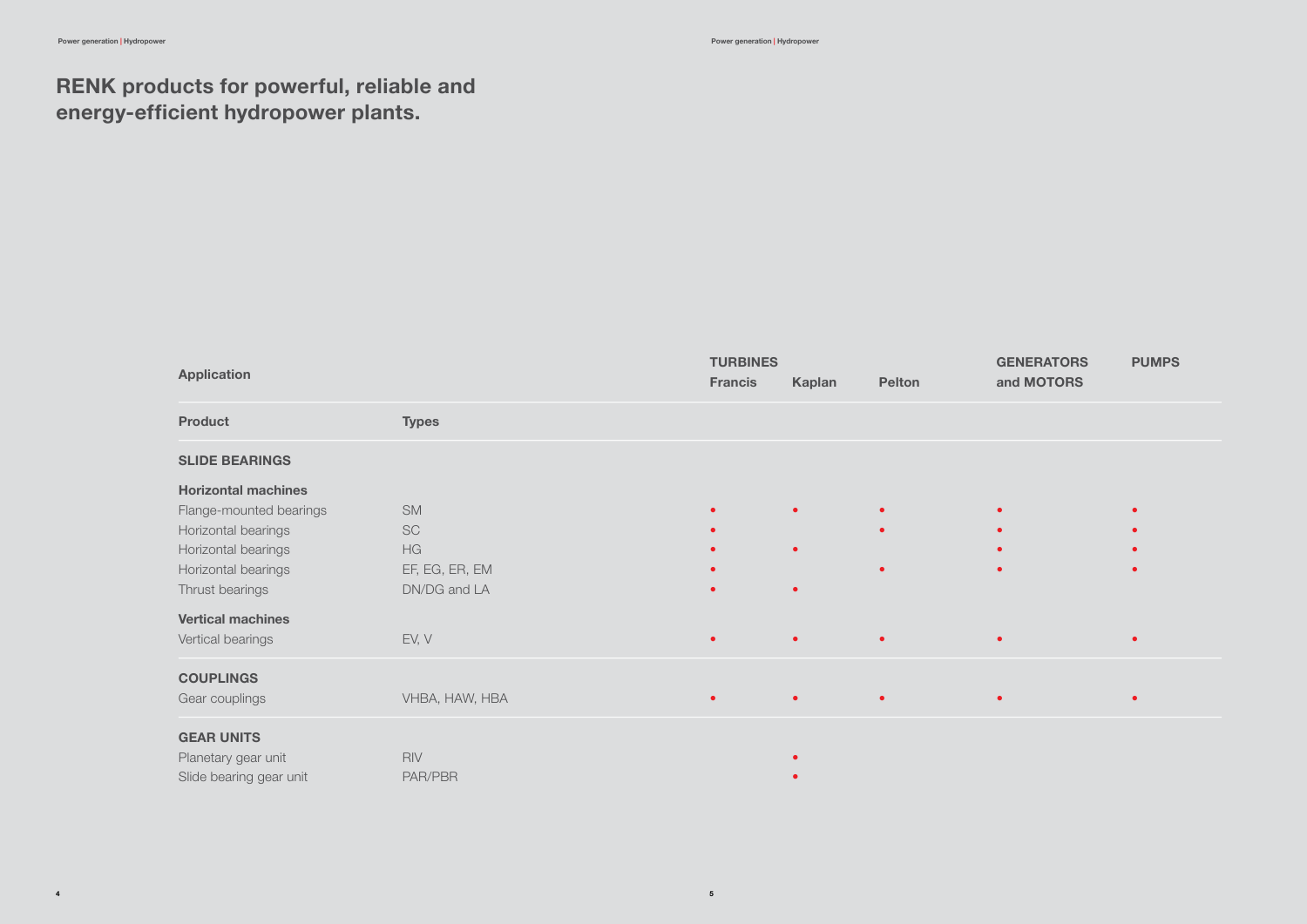

Learn more about RENK horizontal bearings online at www.renk-ag.com/goto/X-9abfed4

Pedestal bearing type SC Bearing for generator or motor



## Pedestal bearing type HG

Bearing for turbine with axial load (Francis and Kaplan) or generator

Flange-mounted bearing type SM Bearing for turbine, generator or motor



# Horizontal bearings

Turbines, generators, motors

# **Flexibility**

Ideal for Pelton, Kaplan and Francis turbines and generators: horizontal slide bearings from RENK.

Safe functionality thanks to the all-round proven design

Versatile solutions for moderate and high axial loads

# **Reliability**

type SC are ideal for application with Pelton turbines thanks to the low axial loads. These pedestal bearings were optimized for stationary use as radial bearings in land-based applications and can also absorb moderate axial loads. Electrical machines are their main application area. Combined with the RENK pedestal bearing of the type HG, the SC bearing also works like a selflubricated radial bearing for horizontally arranged Francis or Kaplan turbines.

Horizontal slide bearings from RENK not only provide safety and efficiency in industrial and maritime applications, but also in power generation projects such as hydropower plants.

### RENK pedestal bearings of the

type HG are self-lubricated slide bearings for high radial and axial loads. They were primarily designed for the horizontal mounting of hydro turbines or electric machines in stationary land use.



## RENK flange-mounted bearings of

the type SM were developed for use as generator bearings in hydro-applications, among other things. Depending on the requirements, either hydrodynamic thrust surfaces or tried-and-true RENK RD slide shoes are integrated into the supporting body of the bearing shell to use it as a fixed bearing. Self-lubrication with natural, water or external cooling is also possible as is an external lubrication supply with cooling.

## RENK pedestal bearings of the

### Advantages at a glance:

- Customer-specific adjustments – Noise and vibrations during
- operation are generally low – Overhaul and maintenance possible on installed shafts

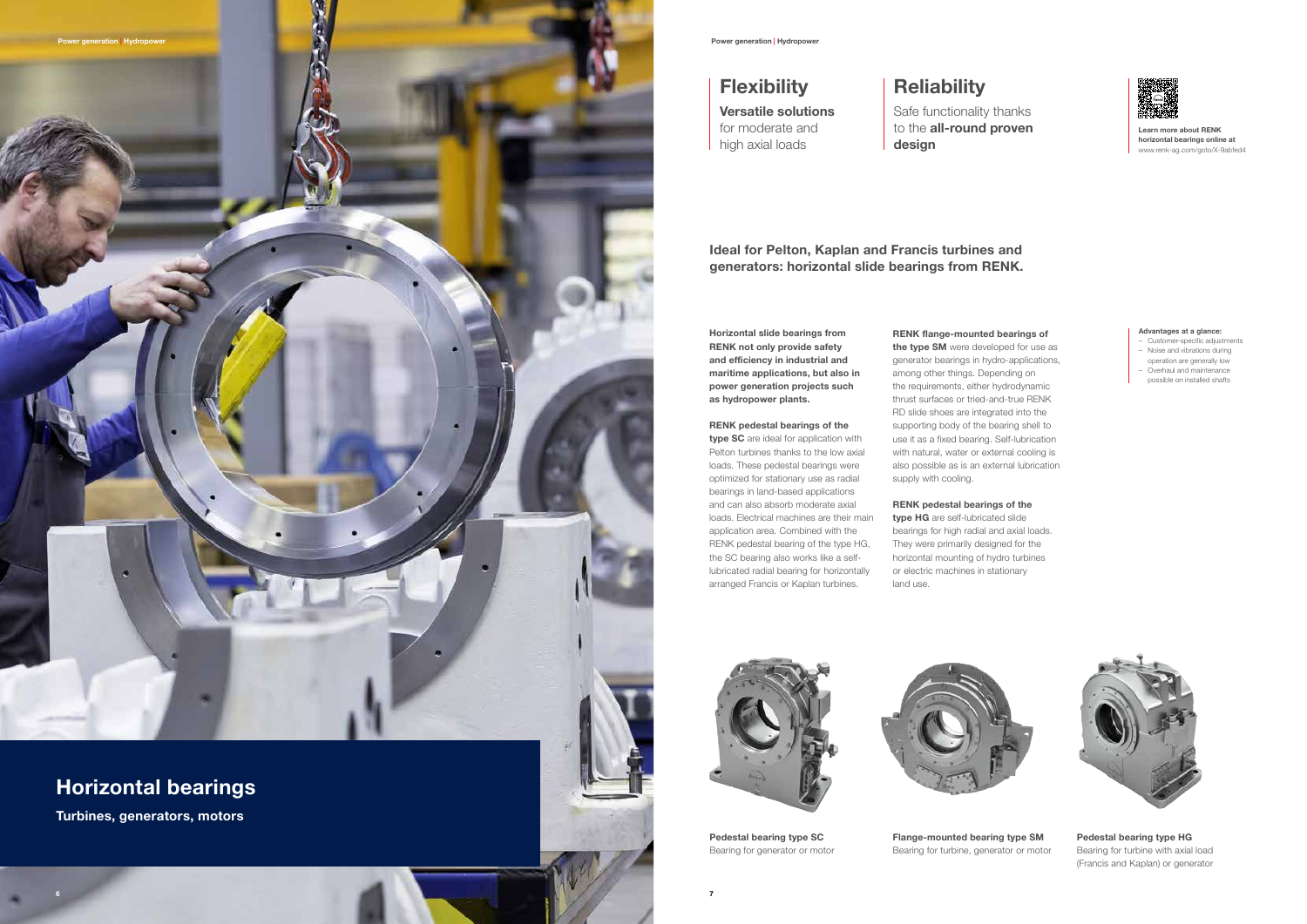

# Slide bearings type E

Turbines, generators, motors

## **Diversity**

Learn more about RENK slide bearings type E online at www.renk-ag.com/goto/U-f0f4664



### Advantages at a glance:

- Quieter and more costeffective than rolling bearings for large dimensions
- Highly flexible design
- Simple assembly
- Extremely low wear
- Maintenance-free or low-maintenance
- Resistant to penetration
- of dust and shocks – Suitable for very high speeds



Slide bearings type EF are especially ideal for electric machines as they make independent bearing foundations superfluous, including the alignment work. Compared to pedestal friction bearings, they allow for much shorter bearing clearances and therefore stiffer rotor designs.

Slide bearings type EG/ER are

RENK slide bearings type E are recognized for their exceptional quality and unique benefits and therefore became the DIN standard already in the mid-1970s and later the ISO standard. Customers can choose from a whole range of different housing types, lubrication and cooling versions as well as sealing systems.

Slide bearings type EM provide large-sized access points to the interior of machines and bearings, which is a crucial advantage when it comes to machine assembly and maintenance work. For sophisticated drive concepts in particular, the housing shape of the RENK slide bearing type E also forms an ideal basis for a wide range of expansion stages.





Less effort during installation and maintenance

used in many mechanical engineering applications. These pedestal friction bearing housings were developed for placement on foundation structures.

Leading technology for electric machines, turbines, pumps, turbo compressors, fans and test benches: RENK slide bearings type E have been setting standards for decades.

# Economic Efficiency

Always the right solution thanks to the modular system

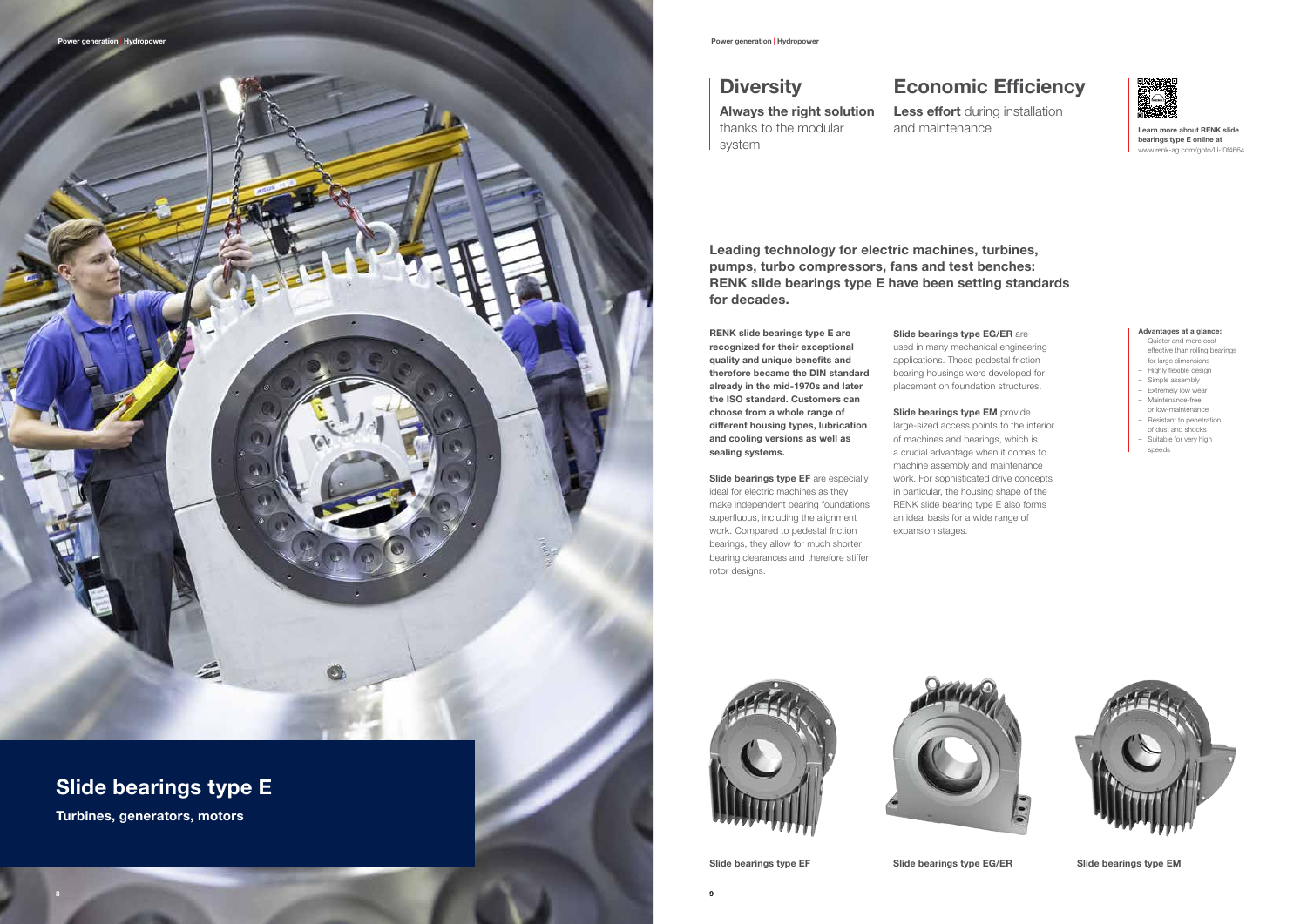Learn more about RENK horizontal bearings online at www.renk-ag.com/goto/X-9abfed4

Thrust bearings (saddle bearings) type DN/DG Turbines



### Thrust bearings type LA Turbines

### Advantages at a glance:

- Customer specific solutions – Noise and vibrations during
- operation are generally low – Overhaul and maintenance
- possible at installed shafts – Efficient condition monitoring
- thanks to easy evaluation of the bearing temperature
- Available as a package with many combination options



Thrust bearings of the type D, like many bearings from other RENK types, have the tried-and-true RENK RS/RD slide shoes with a round running surface. These are supported via cup springs, thereby ensuring a uniform axial distribution of loads.

Thrust bearings of the type LA have axial parts consisting of circular segments. This type is therefore ideally suited for Kaplan and Francis turbines.

RENK offers special solutions for absorbing high, even shock-like, axial and radial loads, regardless of rotation and load direction.



## **Safety**

Thrust bearings of the type D and type LA can be operated self-lubricated with water cooling or with an external lubricant supply. The housing is designed as a pedestal bearing or as a saddle bearing with or without a lubricant sump.

In the standard designs, the bearing housing consists of gray cast iron. When it comes to special applications, RENK benefits from its decades of experience in developing individual solutions with welded bearing housings.



Particularly tough: RENK thrust bearings of the type D and type LA.

## Adaptability Intelligent integration of customer-specific modifications

Proven technology for high loads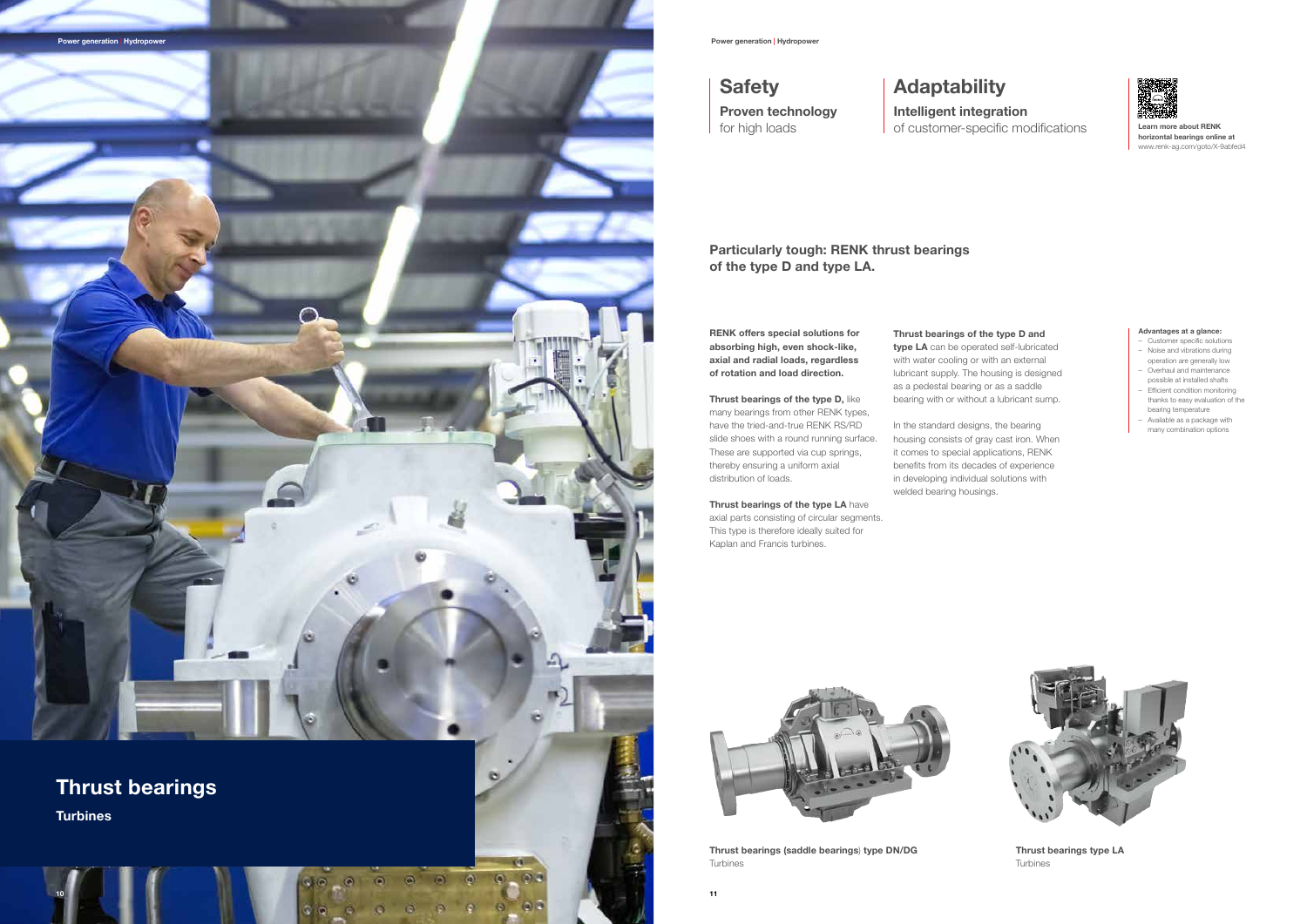

# Vertical bearings

Turbines, generators, motors

# **Stability**

Learn more online about RENK vertical bearings www.renk-ag.com/goto/W-841f13b

### Advantages at a glance:

## **Optimization** Continuous improvement of selection, design and

- Bearing design tailored especially to vertical applications
- Custom solutions for every need – Complete bearings that do not require construction measures
- without extra design work – Direct influence on the machine's rotordynamic behavior
- Decades of experience in the
- use of vertical machines – Constant optimization of selection, design and material

**VT bearings** are available as combined thrust and guide bearing with a radial and axial part. The key features of the VT bearings are the tiltable, round RENK RD slide shoes.

material

## Decades of experience with vertical machines

RENK vertical bearings meet the highest standards when it comes to product quality, operational reliability, service life and effective condition monitoring.

RENK vertical bearings in the V range are mainly used in low- to mediumspeed machines with vertical designs, such as pumps, fans, turbines, or electrical machines.

> The key features of the **EV bearing** inserts are the tiltable, round RENK RD slide shoes that ensure a uniform axial load distribution. The radial part of an EV bearing consists of individually adjustable segments, which make adjusting the bearing clearance easy and safe.

Vertical bearings of the type V are complete bearings that require no additional design effort on the customer's part.

Depending on the operating conditions, the VT/VG bearings are operated with external lubrication, or integrated water coolers. In the case of external lubricant supply, the housing is equipped with an overflow chamber that always keeps sufficient lubrication in the bearing.

RENK vertical bearing inserts in the EV range were developed especially for use in high-speed machines with vertical designs, such as pumps, turbines, or electrical machines.

If desired, EV bearing inserts are delivered with a lubricant container. The loss of bearing performance can be dissipated via an integrated loop tube cooler or through external cooling of the lubricant.



Vertical bearings type V Vertical bearings type EV



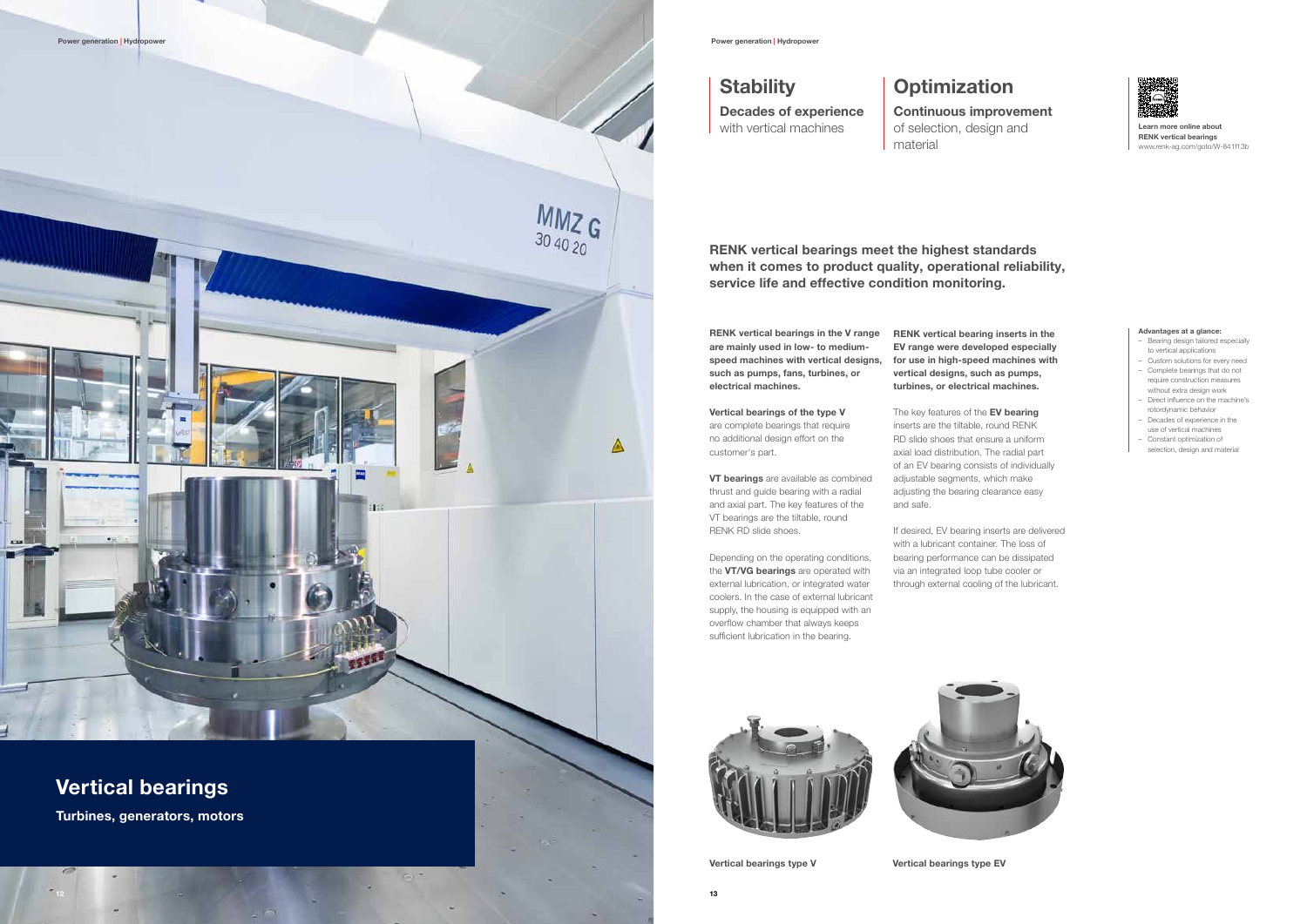Vertical shifting coupling type VHBH



Horizontal shifting coupling type HBA





### Complete flexibility: The gear coupling from RENK has always been available in a connectable design.

The geared components can be engaged or disengaged at a standstill as well as during the synchronous operation of connected units. If necessary, operators can thus temporarily disconnect certain machines of a drive train and connect auxiliary or alternative drives, if required.

Customized couplings from RENK are available in both horizontal and vertical designs. Shifting gear couplings are usually structured in a double cardanic design. This structure allows for the compensation of radial, axial and angular misalignments of machine shafts.

type group RIV were once developed specifically for power generation via hydropower in the paper industry. Since 1985, this continuously optimized series has been used extremely successfully as a component of Kaplan vertical turbines.

## Customized solutions throughout the entire drive train of hydropower plants.

### Advantages at a glance:

- Customized designs – Suitable for new and
- existing systems
- Available in a horizontal and vertical design
- Pneumatic or hydraulic
- switchgear

PAR/PBR planetary gear units have been an important part of the RENK product range since the 1960s and today transmit powers of over 30 megawatts and torques of more than 4.5 million Nm.

### Advantages at a glance:

- Wear-free continuous operation with maximum toothing quality – Broad product range
- Customized designs

Durable high-performance solutions for maximum efficiency: RENK has also been setting standards for decades for gear unit solutions.

### Slide bearing gear units of the

The tremendously powerful RIV industrial gear units are available with center distances from 500 to 1,500 mm. In addition, 15 different sizes allow for optimal adjustments to customer-specific requirements.

PAR/PBR planetary gear units are primarily used in the drive trains of Kaplan turbines. The compact design, even at high transmissions, allows for a narrow turbine train with generators of very small sizes.

Typically, turbine axial bearings and second radial bearings are integrated in the gear unit. PAR/PBR gear units have plain bearings.



## Long runtime for hydropower plants: RENK slide bearing gear units and planetary gears.

## Shifting gear coupling. Engagement or disengagement. In any position.



Slide bearing gear unit type RIV

### Vertical and horizontal switchgear.

This coupling is delivered with a switchgear that has been specifically adapted to the requirements of the respective system. Technically, the clutch coupling control system is also ideally integrated into the entire system's existing control system

If desired, a separate control system of the clutch coupling is available.

Learn more online about RENK products for hydropower plants www.renk-ag.com/goto/6-e24d487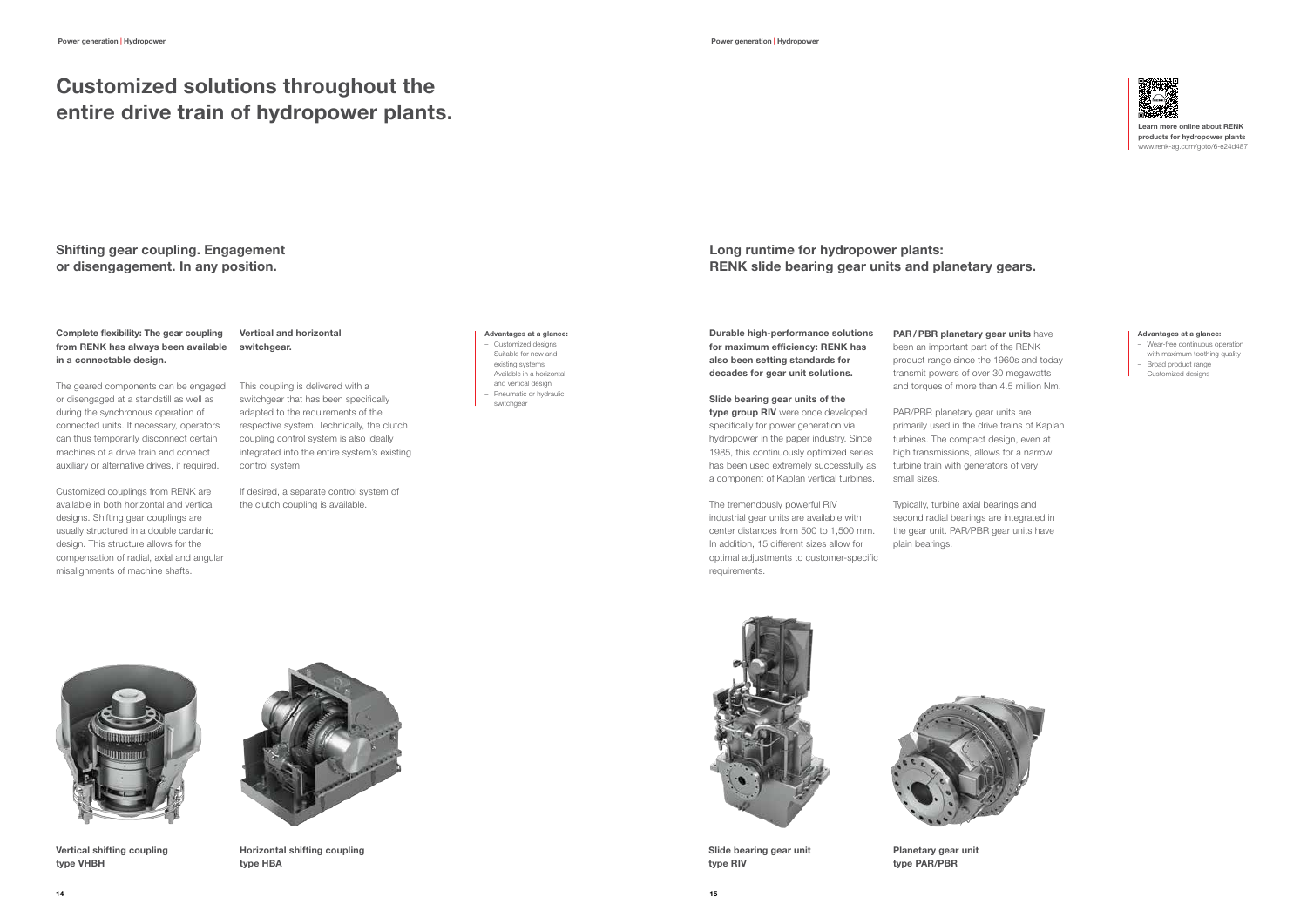**Maintenance** 

## RENK Services.

RENK offers impressive products and solutions – throughout the entire life-cycle. RENK is a driver of innovation and a strong partner in many industries. Always. And everywhere. As a one-stop solution provider, RENK offers holistic solutions and blends customer proximity with stateof-the-art technology. In this way, RENK is shaping the future – with excellent process intelligence, project expertise, and the highest quality standards for procedures and materials.

 $16$  17  $\pm$  17  $\pm$  17  $\pm$  17  $\pm$  17  $\pm$  17  $\pm$  17  $\pm$  17  $\pm$  17  $\pm$  17  $\pm$  17  $\pm$  17  $\pm$  17  $\pm$  17  $\pm$  17  $\pm$  17  $\pm$  17  $\pm$  17  $\pm$  17  $\pm$  17  $\pm$  17  $\pm$  17  $\pm$  17  $\pm$  17  $\pm$  17  $\pm$  17  $\pm$  17  $\pm$ 

## **Customized**

# Retrofit

Make existing systems more efficient and more powerful

Worldwide service for maximum availability Custom solutions for demanding challenges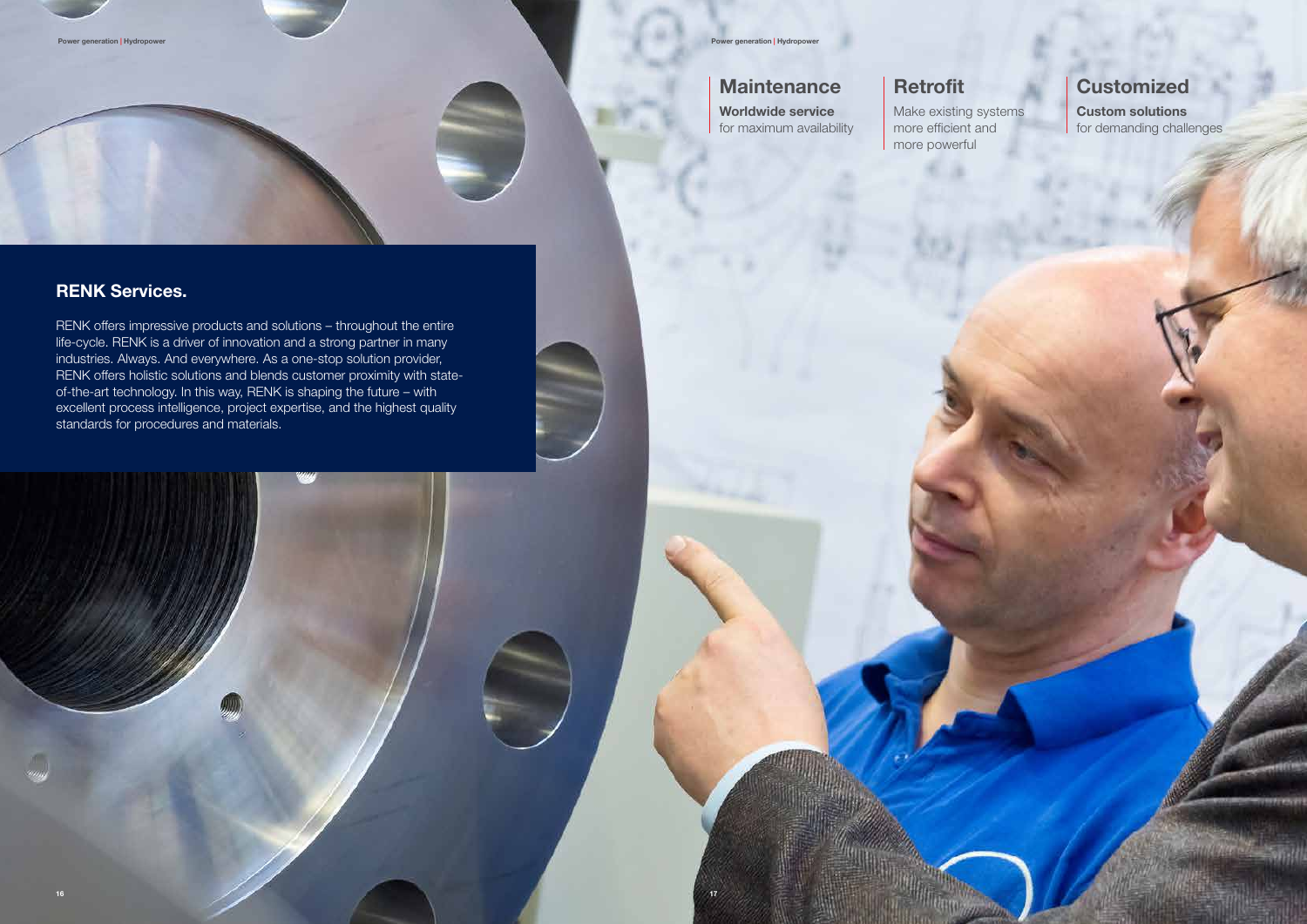Learn more online about RENK services www.renk-ag.com/goto/4-ac306ae

Consultation, production, control: Custom solutions from the start.

Commissioning, condition monitoring, maintenance – ensuring economic efficiency.

# RENK life-cycle. Successful solutions for all systems.

Expertise and experience – always applied appropriately and with commitment: The perfect basis for reliable and profitable systems.

The RENK life-cycle ensures success and efficiency – for every system. Operatorsbenefit from our unique expertise. Experts accompany every project step-by-step. They advise, plan, manufacture and optimize with modern testing systems. This results in superior system solutions: application-specific, innovative, future-proof.

Intelligent maintenance strategies result in savings and increased efficiency.

Systems must be available. Always and in every environment. The RENK life-cycle offers the ideal prerequisites before the first work cycle even begins. It forms the solid foundation for individual systems that analyze and continuously optimize ongoing operations in real-time. Longer service life of components and longer maintenance intervals ensure maximum utilization of systems.

**On-site service:** Many repairs can be carried out directly on the system. Our competent service fitters have the necessary certificates to be able to work on site.

**Examination and repair:** If it is not possible to repair the system directly, we will analyze and optimize it at our plant. Afterwards, it will be as good as new.

RENK is a driver of innovation and a strong partner. The unique RENK

## **Durability**

Retrofit: Upgrades can increase the efficiency and thus the value of existing systems – and can often be carried out on site by our specialized personnel. This saves money and optimizes operation.



Genuine parts: RENK parts are unmatched in terms of their performance, functionality and quality. Genuine parts offer critical advantages with regards to efficiency and success.

More than maintenance: On-site service, retrofits and genuine parts.

# All-round services.





**Operation** 





For maximum system availability.

Maintenance from RENK means service without compromise – anywhere, anytime. RENK takes care of planning and executing all the tasks involved in new assemblies, commissioning, inspection, and maintenance work. Our qualified assembly and commissioning personnel also carry out standard upgrades and overhauls. In this way, RENK guarantees a reliable operation of all systems.

Optimal planning, the availability of qualified personnel, and the necessary parts and tools ensure that all work runs smoothly. You can depend on the work being performed professionally and on time, and know that you will receive a transparent breakdown of costs. Thanks to our expertise, we offer quick service to guarantee the maximum availability of your systems.

### RENK maintenance. Services:

- On-site service
- Inspection and repair
- Retrofits
- Original parts

Extended system service life through expert maintenance

## Speed Optimal availability thanks to 24/7 service

Maintenance around the world. RENK works accurately and successfully. Our experts stand for expertise and reliability at every location.